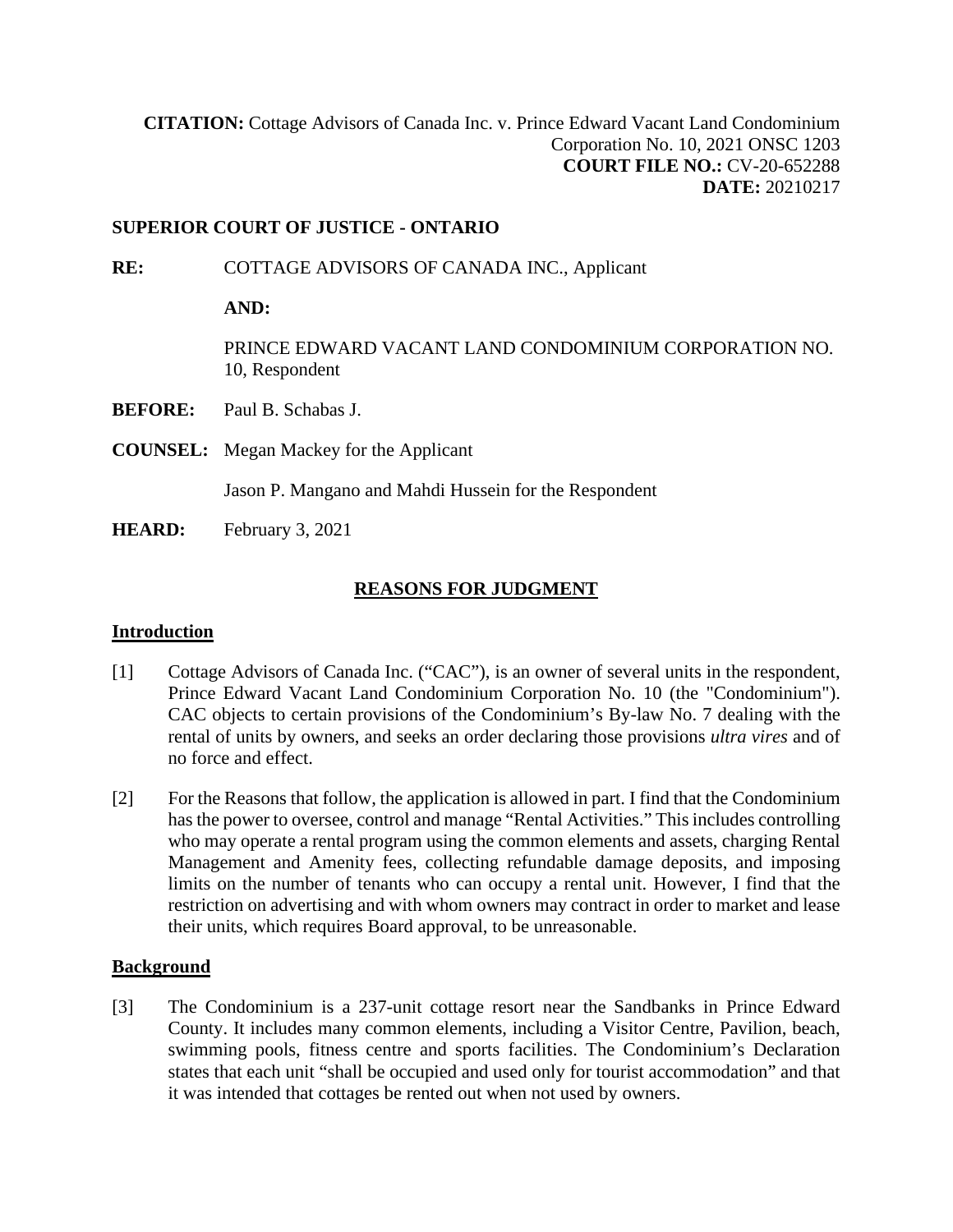- [4] CAC, an Ontario corporation, was the developer and declarant of the Condominium, which was turned over to a Board elected by the owners in 2016. CAC continues to own 25 units, although it is trying to sell them.
- [5] The principal of CAC is Howard Johnston Hall ("Hall"). He is also the principal of Sandbanks Summer Village Resort Management Inc. ("SSVRM") which, until recently, provided condominium and property management services to the Condominium. SSVRM has also, over the past decade, operated an on-site rental program at the Condominium. This has involved arranging and managing rentals for many of the owners, including providing concierge services which was possible because SSVRM occupied the Visitor Centre at the entrance to the Condominium. SSVRM also manages all rentals for the cottages owned by CAC.
- [6] Since 2018, the relationship between the Board of the Condominium (the "Board") and SSVRM has deteriorated, resulting in the termination of the SSVRM management agreements, and the termination of the lease of the Visitor Centre to SSVRM. This is the subject of separate litigation, including a motion for an injunction by SSVRM restraining termination of the lease which was heard by me on the same day as this application, and dismissed: *Sandbanks Summer Village Resort Management Inc. v. Prince Edward Vacant Land Condominium Corporation No. 10,* 2021 ONSC 989.
- [7] One of the issues between SSVRM and the Board has been the operation of the rental business by SSVRM. This has included concerns about (1) SSVRM's marketing of the property without mentioning that it is a Condominium and not a conventional resort, (2) insufficient staffing to handle its rental business and the overlap, and potential conflict, between SSVRM's role as manager and its separate rental business, including its use of the Visitor Centre for that purpose, and (3) a lack of information and transparency in SSVRM's reporting obligations to the Condominium, including financial reporting.
- [8] In addition, in 2020 the Condominium began to receive complaints from owners about the behaviour of renters as well as the strain renters were putting on common elements such as the beach, pools, and infrastructure.
- [9] The Board established a committee to review the rental business on the property and in October 2020 proposed the passage of By-law No. 7. SSVRM actively opposed the passage of the By-law; however in November 20202 it passed overwhelmingly by a vote of 155 in favour and 16 against. CAC, with 25 votes, apparently abstained.

### **The By-law**

- [10] CAC's challenges to the By-law fall into four categories;
	- (1) Whether the Condominium has the power to oversee, control and manage "Rental Activities" on behalf of owners;
	- (2) Whether the Condominium can determine who may operate a "rental program or other business using the corporation's common elements and assets, or to advertise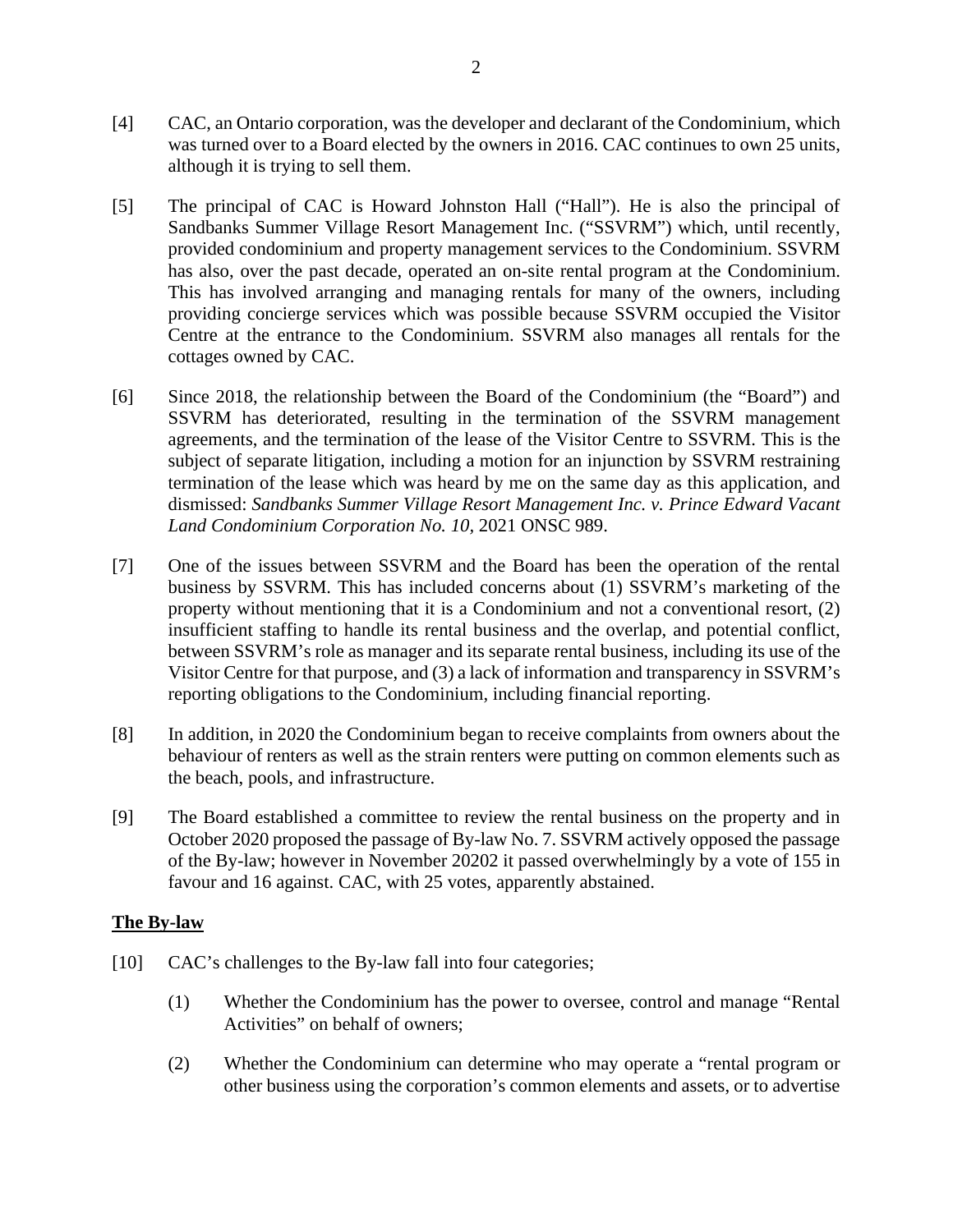and/or represent those common elements and assets (including through marketing), without the explicit approval of the Board";

- (3) Whether the Condominium can charge an administrative or "Rental Management Fee" and a "Rental Amenity Fee" to "offset the additional expenses incurred by the Corporation to maintain, repair, manage and operate the common elements as a result of the use of such common elements by Short-Term Tenants";
- (4) Whether the Condominium can require tenants to pay a refundable damage deposit; and
- (5) Whether the Condominium can impose a limit on the number of tenants who can occupy a rented unit.
- [11] In particular, the applicant impugns the following sections of By-law No. 7:

II.(1)(b) The Corporation is responsible to oversee, control and manage ... Rental Activities, on behalf of all owners who enter into Short-term tenancies of their units;

II.(3) Subject to paragraph (2) above<sup>[1](#page-2-0)</sup>, no individual or company is authorized to operate any rental program or other business using the corporation's common elements and assets, or to advertise and/or represent those common elements and assets (including through marketing), without the explicit approval of the Board. Furthermore, no owner is permitted to rent his or her unit through a rental manager, except a manager that is retained by, or approved by, the Corporation. Notwithstanding the foregoing, this provision is not intended to prohibit owners from directly entering into private Short-term leases for their respective units, provided they comply with the provisions of Article II of this by-law.

III.(4) In addition to the Rental Management Fee, an amenity fee (the "Rental Amenity Fee") will be payable to the Corporation for all short-term tenancies, whether arranged through the corporation or by other means. This fee will serve to offset the additional expenses incurred by the Corporation to maintain, repair, manage and operate the common elements as a result of the use of such common elements by Short-Term Tenants (including added required staffing, added required equipment and added wear-and-tear upon the common elements and resulting extra maintenance cost).

III.(5) The Rental Amenity Fee will be determined by the Board, acting reasonably, and may be adjusted by the Board from time-to-time based upon any evidence that the Board may reasonably require. The Corporation will provide prompt written notice to all owners of any adjustment to the Rental Amenity Fee.

<span id="page-2-0"></span><sup>1</sup> Paragraph (2) provides: "The Corporation may enter into one or more Management Agreements, in each case with a properly licensed condominium manager, for management and operation of the activities noted above."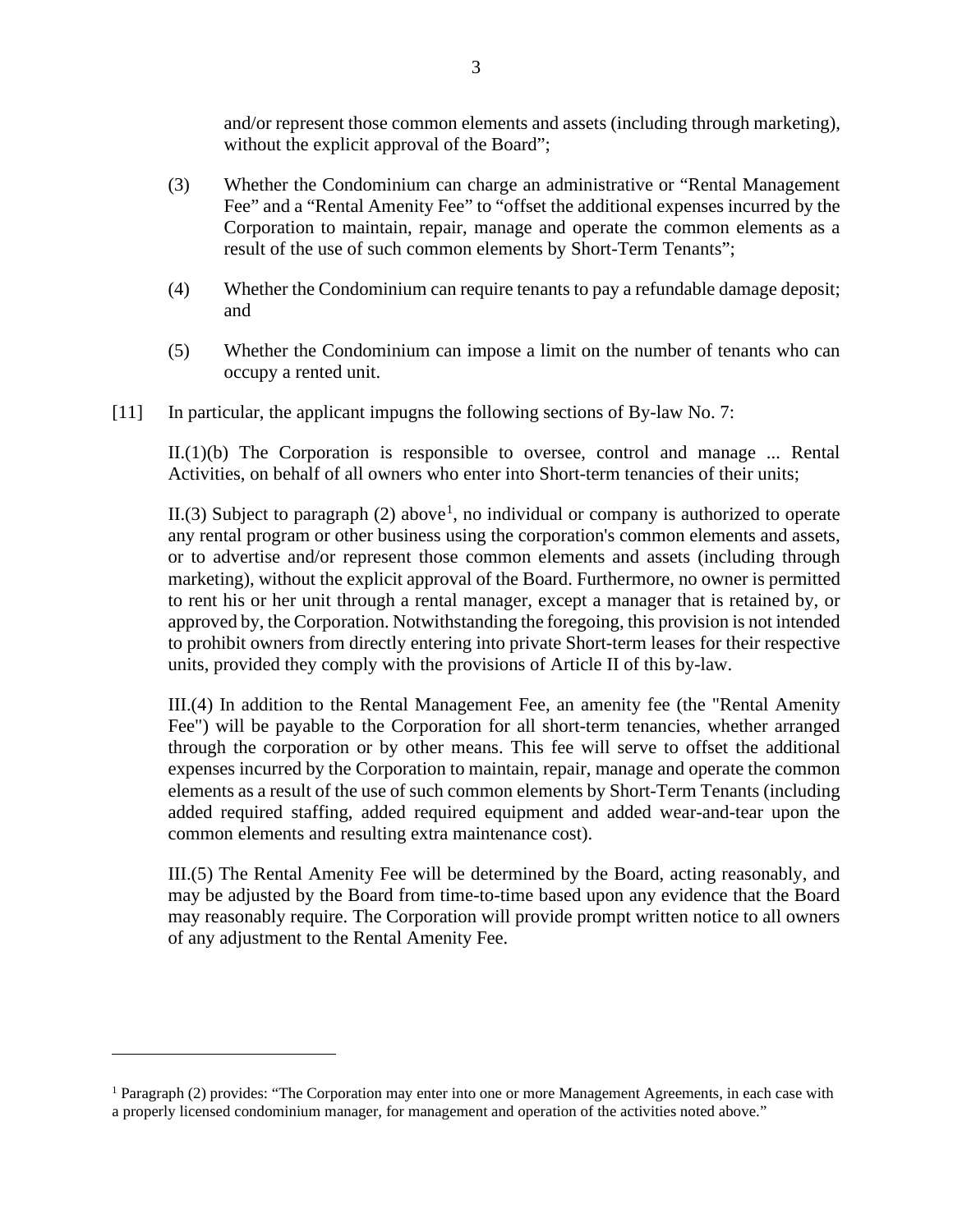III.(6) The Rental Amenity Fee will be payable to the Corporation, by any owner who enters into a Short-term tenancy. The Rental Amenity Fee will be collected from owners on such terms and conditions as may be reasonably approved by the Board.

III.(7) For owners who enter into Short-term tenancies through the Corporation's Rental Manager, the Manager may be charged with the responsibility to collect (either directly from the owner or from the Short-Term Tenant on behalf of the owner) and remit the Rental Amenity Fee to the Corporation. Owners may also collect the Rental Amenity Fee directly from the Short-Term Tenant and remit to the Corporation.

III.(8) All Short-Term Tenants will be required to pay a refundable deposit, in an amount to be determined by the Board, acting reasonably, to the Corporation for any damage/loss that may be caused to the common elements and/or assets during the tenancy. The refundable deposit will be returned to the Tenant(s), subject to costs incurred for any such damage and/or loss.

III.(9) The refundable deposit may be adjusted by the Board from time-to-time, as may be required to reasonably secure the Corporation's common elements and assets. The Corporation will provide prompt written notice to all owners of any required adjustment to the refundable deposit. The refundable deposit will be collected from and refunded to the Short-Term Tenants on such terms and conditions as may be reasonably approved by the Board, including through the Rental Manager, if applicable.

IV.(1) No more than 6 persons may occupy a rental unit as a Short term tenancy at any one time.

- [12] The By-law confirms that the property is part of a "cottage resort community" that is occupied by the owners (or long-term tenants), or rented as "tourist accommodation" to short-term tenants. The By-law defines short-term tenancies as being 60 days or less.
- [13] Two other relevant defined terms in the By-law are:
	- 1. "Resort Condominium Activities" means those activities that are overseen, controlled or managed by the condominium corporation on behalf of, and for the benefit of, all owners, which activities are undertaken for the benefit of the entire property (ie. not in relation to specific units and/or tenancies) in order to maintain the Corporation's cottage resort community.
	- 2. "Rental Activities", means additional activities undertaken by the Corporation (through a Rental Manager, if applicable) on behalf of specific owners (ie. in relation to specific tenancies) to assist those owners with the particular tenancies including marketing, tenant registration and orientation, contracting with tenants, handling of rents, deposits and related accounting, housekeeping, cleaning and other expenses incurred as a result of the specific tenancies. The Board, acting reasonably, may further determine or define the Rental Activities.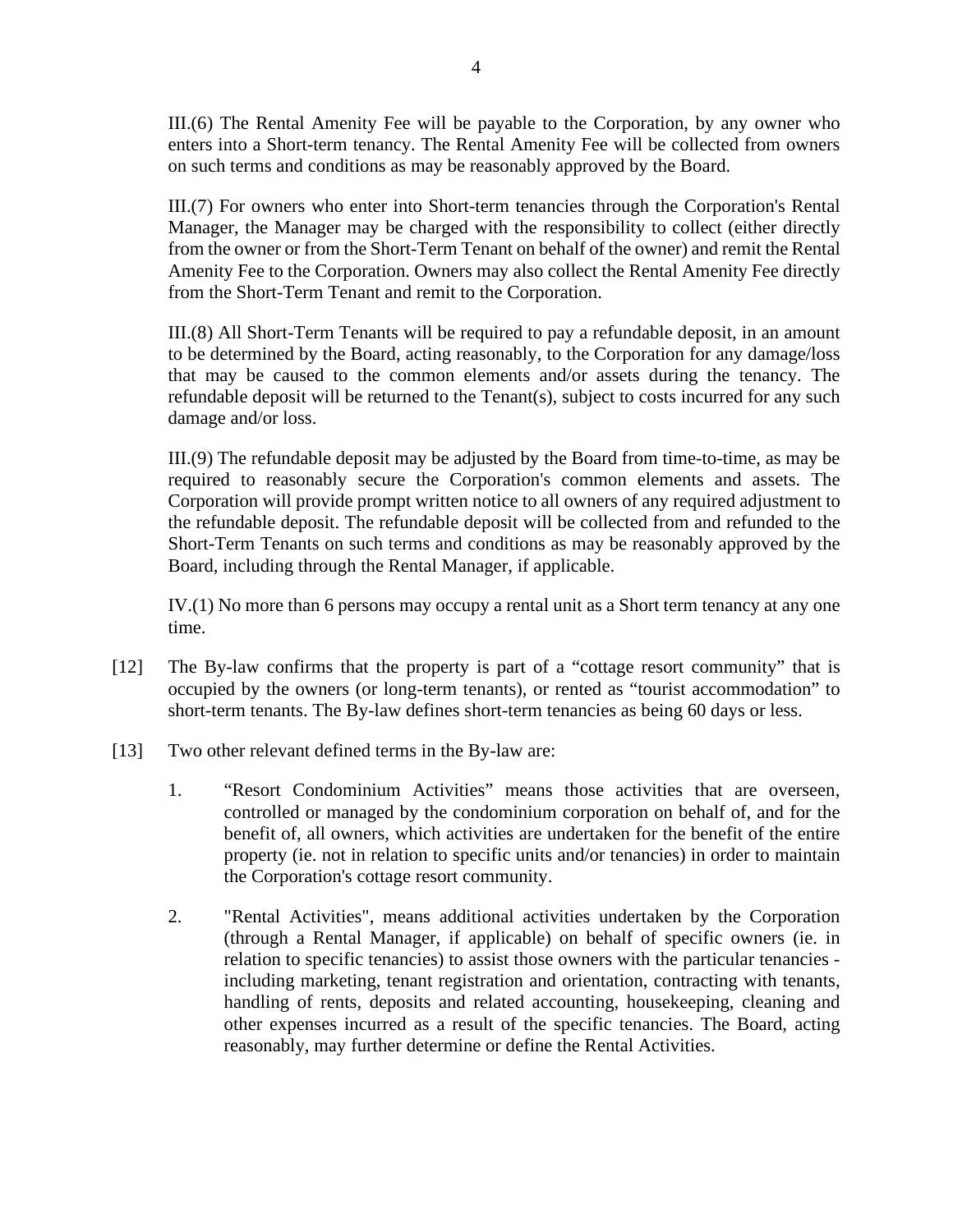### **General Principles**

- [14] Condominium corporations are creatures of statute. They are created under, and are subject to, the provisions of the *Condominium Act, 1998,* S.O. 1998, c. 19 ("the *Act*"). A condominium is established by its Declaration. By-laws passed by the condominium must be consistent with the Declaration and authorized under the *Act*. Section 56 of the *Act* sets out a wide range of topics on which condominium corporations may pass by-laws.
- [15] By-laws and other rules passed by the condominium corporation or established by its board of directors must be reasonable. In this regard actions of a corporation, or its board, in passing by-laws and rules are owed deference, including their interpretation of their Declaration and by-laws, and should not be interfered with unless unreasonable: *London Condominium Corporation No. 13 v. Awaraji*, 2007 ONCA 154 at para. 6. As the Court of Appeal noted in *3716724 Canada Inc. v. Carleton Condominium Corporation No. 375*, 2016 ONCA 650 at paras. 52-53:

The *Act* provides that the directors are the ones responsible for managing the affairs of a condominium corporation: s. 27(1). They are also required to act honestly and in good faith, and to exercise the care, diligence and skill that a reasonably prudent person would exercise in comparable circumstances: s. 37(1). Like their counterparts in corporate statutes, these provisions suggest that courts should be careful not to usurp the functions of the boards of condominium corporations.

Therefore, to summarize, the first question for a court reviewing a condominium board's decision is whether the directors acted honestly and in good faith and exercised the care, diligence and skill that a reasonably prudent person would exercise in comparable circumstances. If they did, then the board's balancing of the interests of a complainant under s. 135 of the *Act* against competing concerns should be accorded deference. The question in such circumstances is not whether a reviewing court would have reached the same decision as the board. Rather, it is whether the board reached a decision that was within a range of reasonable choices. If it did, then it cannot be said to have unfairly disregarded the interests of a complainant.

[16] In *Kapoor v. Toronto Standard Condominium Corporation No. 2450*, 2019 ONSC 3461, at para. 14, O'Brien J. applied this deferential standard of review in considering whether a condominium board's rule was inconsistent with its Declaration. A rule prohibiting transient uses of units had been passed under a Declaration which provided that there were "no restrictions on the minimum or maximum length of lease of a residential unit," and that "each residential unit shall be occupied and used as a private, single-family residence and for no other purpose." In the face of these seemingly contradictory statements, O'Brien J. held that it was reasonable for the board to interpret its Declaration to prioritize how units were used, and that they were not intended to permit a "hotel-like operation."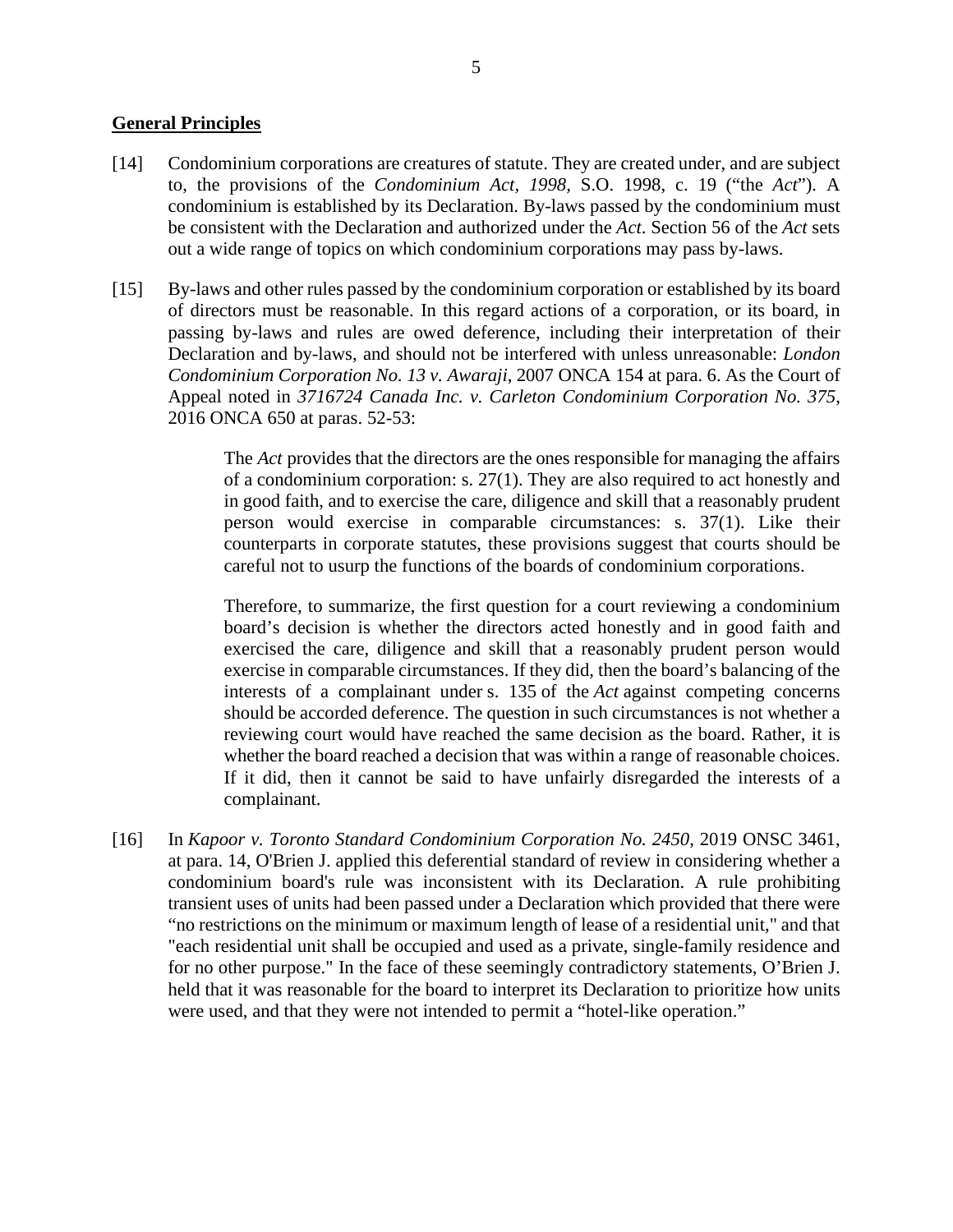### **Jurisdiction to pass a by-law addressing "Rental Activities"**

- [17] Section 17(2) of the *Act* states that "[t]he corporation has a duty to control, manage, and administer the common elements and the assets of the corporation." Section 17(3) imposes a duty on the corporation to ensure that owners and occupiers of units comply with the *Act*, Declaration, by- laws and rules. In meeting these obligations, a condominium's board of directors must balance the private and common interests of unit owners, and courts must show deference to that balancing unless it is unreasonable.
- [18] Section 56 of the *Act* provides, in subsections (1)(j), (l) and (m) that the Board may pass by-laws governing the management of the property, the maintenance of the units and common elements, and to govern the use and management of the assets of the corporation. In addition, s. 58(1) of the *Act* authorizes the Board to make rules "respecting use of the units, the common elements or the assets, if any, of the corporation to,

(a) promote the safety, security or welfare of the owners and of the property and the assets, if any, of the corporation; or

(b) prevent unreasonable interference with the use and enjoyment of the units, the common elements or the assets, if any, of the corporation.

- [19] In this case, the Condominium's Declaration states that each unit "shall be occupied and used only for tourist accommodation in accordance with the by-laws and rules of [the] Corporation." Section 22 specifically states that "it is intended that Cottage Unit[s] shall be rented as tourist accommodation when not being used by the Owner." It continues: "The rental of any Cottage Unit shall be governed by the Rules and Regulations with respect to the rental of Cottage Units approved by the Board from time to time."
- [20] This review of the constating documents clearly provides the Board with the authority and jurisdiction to pass by-laws and make rules relating to "Rental Activities" as defined in Bylaw No. 7.

### **Can the Condominium restrict advertising and who may operate a "rental program"?**

- [21] The applicant complains that Article II(3) is unreasonable, arguing that it removes an owner's right to hire a rental manager, or to advertise their unit, without prior approval of the Board. It is asserted that the Condominium is exerting a monopoly on rentals which interferes with the owners' property rights.
- [22] The restrictions in Article II(3) stem from the Condominium's desire to control and limit rental managers from operating on the condominium property. The Condominium wishes to have more direct management and control of the rental process, including control access to and use of the common elements by short-term tenants. This is a legitimate objective of the Condominium and was lacking, in its view, when SSVRM was both managing the Condominium and running its own rental business on the property.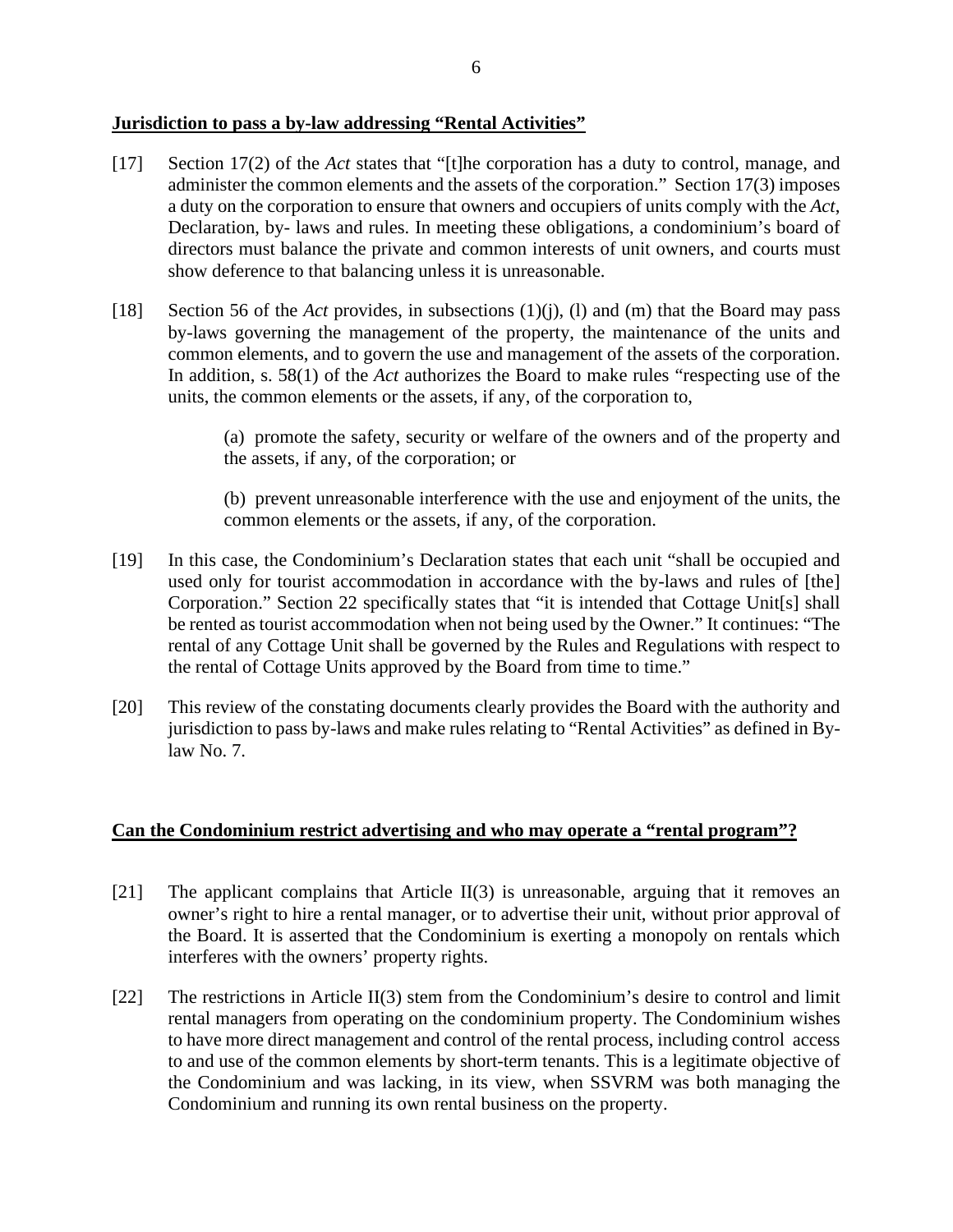- [23] The applicant complains that this is, in effect, a cash-grab by the Condominium, which will take over rental management by operating the front desk, where all tenants must register and obtain parking passes and other information including the rules of the Condominium upon arrival, and to collect fees for concierge services that were previously charged by CAC's related company, SSVRM. This is really a complaint to be made by SSVRM, not CAC. Nevertheless, given the duty of the Condominium to be responsible for and control the common elements and assets, I see nothing unreasonable, let alone *ultra vires*, in the decision of the Board to exert more control over these aspects of the rental process, which includes the restriction on outside rental managers using the common elements and assets without prior approval. This seems to me to be squarely within the jurisdiction of the Condominium to control and manage the common assets of the corporation and is reasonable in light of its experience with SSVRM.
- [24] I also reject the applicant's argument that this portion of the By-law is impermissibly vague. The By-law is quite clear in stating that an individual or company is not permitted to operate any rental program or other business "using the corporation's common elements" without the approval of the Board. As the respondent puts it plainly in its factum – this means concierge services behind the front desk. It does not prevent an owner, including CAC, from renting directly, which is also clearly stated in the By-law.
- [25] However, Article II(3) goes further and contains a broad restriction on advertising, and on the mere hiring of a "rental manager" to assist in renting out a unit, without prior approval of the Corporation.
- [26] When confronted on these issues, the respondent stated that the applicant, and presumably any owner, is able to rent their unit through any renting platform or company, such as Air BnB or even SSVRM, and that the intention of the By-law is only to prevent rental managers other than those approved by the Board from providing services on the property itself. If this is the case, the restriction in the second sentence of Article II(3) overreaches and is an unjustified restriction on the ability of owners to find and contract with tenants which unreasonably infringes their "right to alienate property, which includes the right to lease": *Metropolitan Toronto Condominium Corp. No 699 v. 1177 Yonge Street Inc*., 1998 CanLII 3583 (ON CA) at para. 10; *Peel Condominium Corp. No. 11 v. Caroe* (1974), 1974 CanLII 706 (ONSC), 4 O.R. (2d) 543 (H.C.J.).
- [27] As to the restriction on advertising, the respondent attempts to justify it by saying that it does not place any restriction on advertising owners' units, just on advertising common elements and assets. I understand the mischief sought to be addressed arises from advertising that does not make clear to prospective renters that the property is a condominium and not a hotel-resort, which has led to misunderstandings as to the responsibilities and behaviour expected of tenants in their use of the common elements.
- [28] There are two problems with this explanation. First, while the Board has a duty to manage and oversee the common elements, it must be recognized that the common elements are owned collectively by the owners. Second, access to the facilities which make up the common elements are a major feature of renting a unit, and advertising and marketing a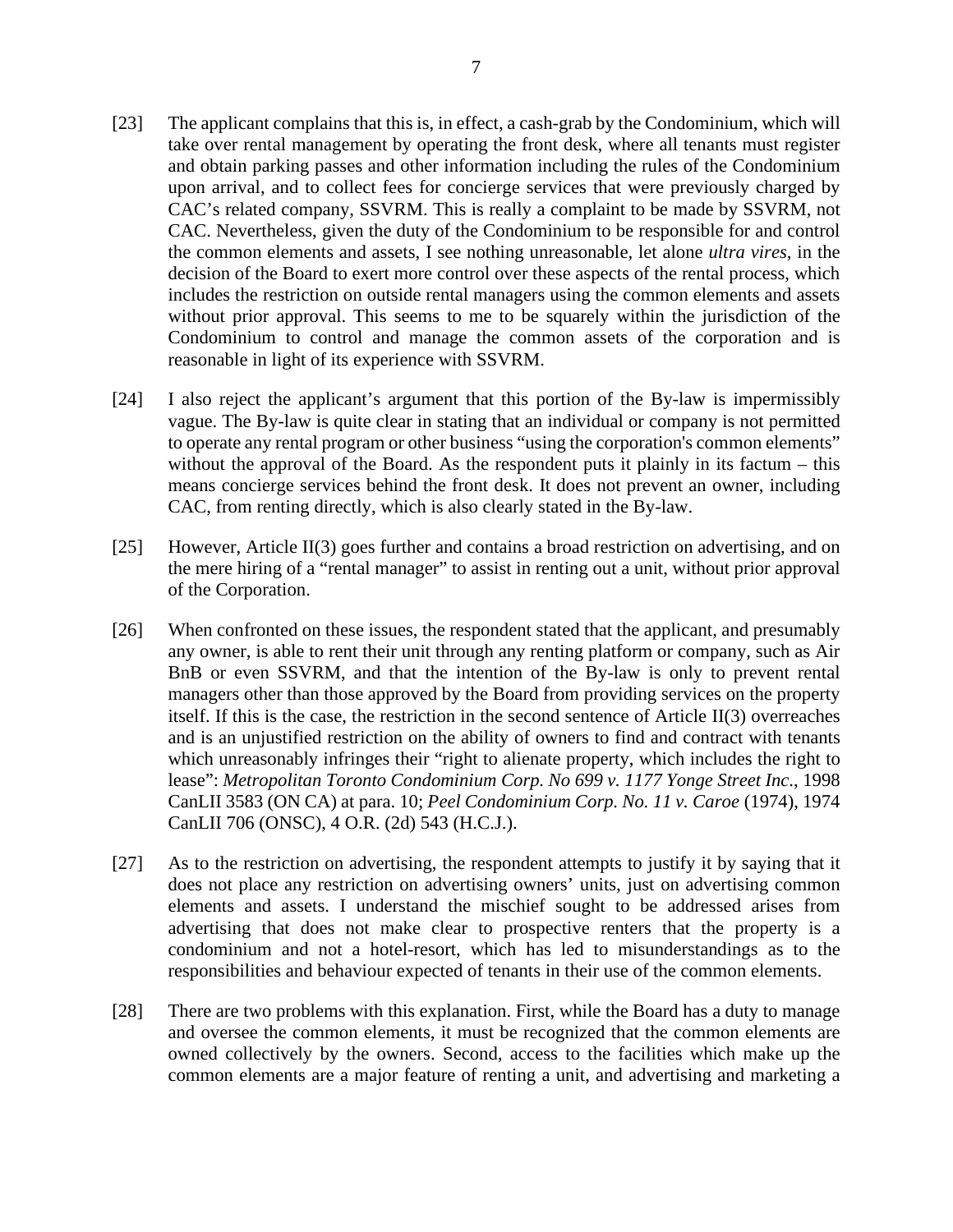unit without mention of the common elements would have little point, and perhaps be misleading.

- [29] The By-law effectively gives the Board complete control and discretion over any advertising or marketing by owners. This is overly broad and unreasonable. If, as the respondent seeks to justify it in its factum, the purpose is "to ensure that it is describing the amenities of the Condominium accurately," then a more narrowly drafted By-law requiring, for example, a statement that the unit is part of a condominium and is not a hotelstyle resort, would suffice.
- [30] Accordingly, I find that Article II(3) of the By-law is invalid insofar as it restricts advertising without explicit approval, and that it is invalid to the extent it restricts the right of owners to only using rental managers approved by the Corporation. However, the rest of the section is valid, which allows the Board to determine who may operate a rental program or other business using the common elements and assets, and allows owners to enter into short-term leases "provided they comply with the provisions of Article II of this by-law," which are otherwise not impugned by the applicant.

#### **Can the Condominium charge a rental management fee and an amenity fee?**

[31] CAC does not take issue with the Condominium's ability to charge a rental management fee, which it describes as a fee for locating and collecting rent on behalf of a tenant, but in its factum it objects to the Condominium charging an administration fee to cover the cost of registration, including the provision of parking passes and other information to tenants. However, the Notice of Application does not challenge the validity of Article III(3) of Bylaw No. 7, which defines the "Rental Management Fee" as follows:

> All expenses for the performance of the Rental Activities (including any related management fees) are unit expenses, calculated and payable by the owners who choose to lease (rent) their units through the Corporation on such terms and conditions that may be reasonably determined by the Board (the "Rental Management Fee").

- [32] Whether described as a Rental Management Fee or an administrative fee, the applicant objects on the ground that it requires owners to pay the Condominium for services they might prefer to obtain from another rental management company. However, as I have found that the Condominium may control who may provide rental management services on the property, it may also then determine who may charge a Rental Management Fee for those services. This was a fee that SSVRM charged when it operated the front desk and managed the property. It is a reasonable fee to charge owners who rent out their units for a profit and which puts an additional burden on the administration of the Condominium.
- [33] However, the applicant goes further and also challenges the validity of the "Amenity Fee" which "will serve to offset the additional expenses incurred by the Corporation to maintain, repair, manage and operate the common elements as a result of the use of such common elements by Short-Term Tenants (including added required staffing, added required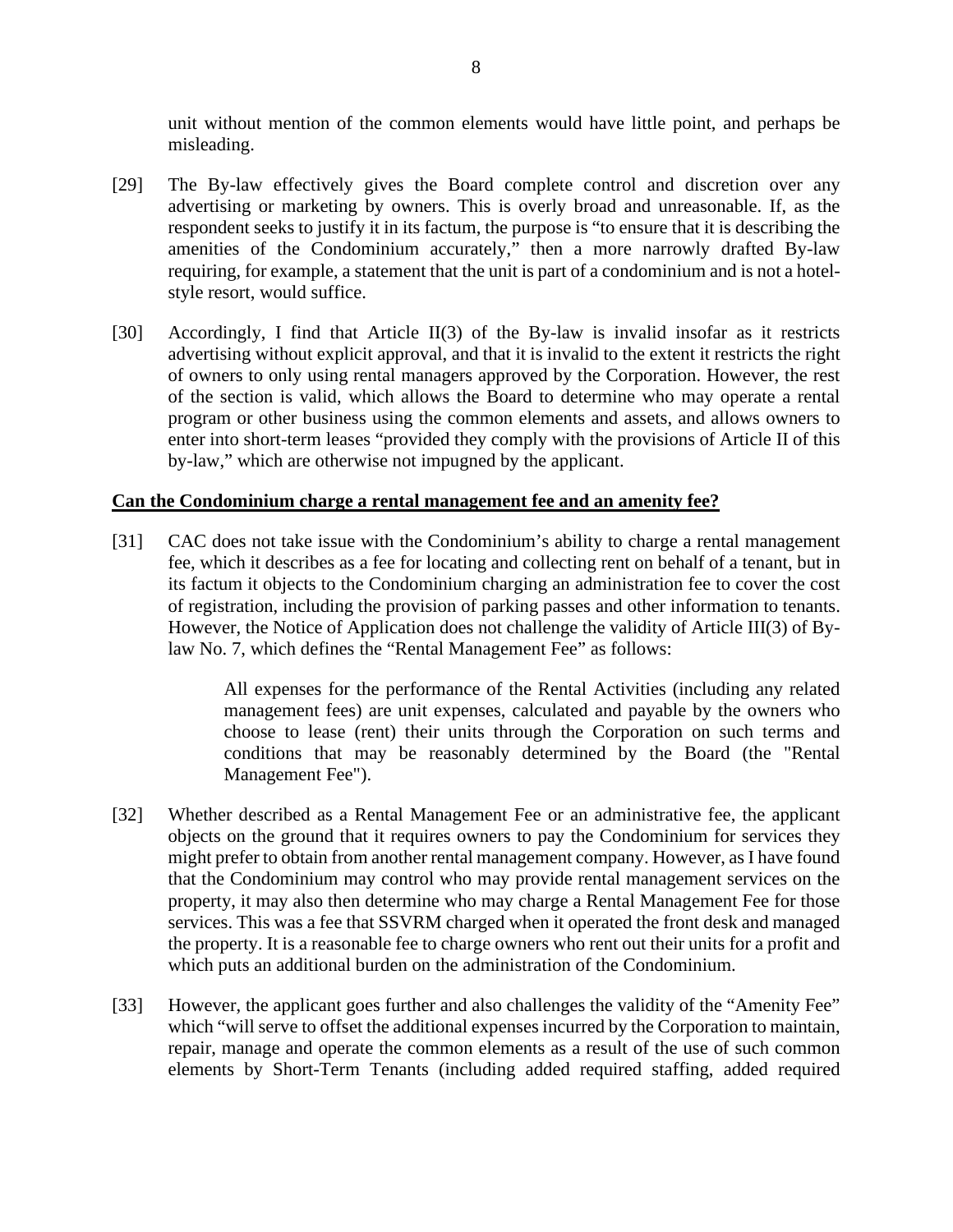equipment and added wear-and-tear upon the common elements and resulting extra maintenance cost)."

- [34] CAC argues that this fee is *ultra vires* as it relates to common expenses which, according to the declaration, are to be shared by all owners in accordance with their proportionate interest. CAC cites s. 84(1) of the *Act* which provides: "Subject to the other provisions of this Act, the owners shall contribute to the common expenses in the proportions specified in the declaration." The *Act* defines "common expenses" as "expenses related to the performance of the objects and duties of a corporation and all expenses specified as common expenses in this Act, in the regulations or in a declaration."
- [35] The Declaration of the Condominium parrots the *Act* in defining common expenses as "the expenses of the performance of the objects and duties of the Corporation" and lists specific common expenses in Schedule "E" which includes "[a]ll sums of money payable for utilities and services servicing the Common Elements."
- [36] Interestingly, the Amenity Fee is not new and is also permitted in By-law No. 1 passed by CAC when the Condominium was first established by it in July 2011. That By-law, which has not been challenged, provides that "[r]enters will be subject to the rental amenity fee charged by the Corporation from time to time." The evidence is that CAC's sister company SSVRM in fact charged an amenity fee, but CAC now claims it is illegal arguing that the fee improperly imposes a larger share of the common expenses on owners who rent out their units than those who do not.
- [37] I disagree, for several reasons.
- [38] First, while funds raised from the Amenity Fee may go towards the maintenance of the common elements, the funds offset additional staffing, equipment and wear-and-tear costs relating to renters' increased use of them. There is evidence, albeit limited, that short-term renters do put an additional strain on the Condominium's common elements. This conclusion is supported generally by findings of the Condominium Authority of Ontario, and has been observed in other cases: *Perrault v. Toronto Standard Condominium Corporation No. 2298*, 2020 ONSC 1011.
- [39] Second, the Amenity Fee is similar to a user fee which can be charged for the use of specific amenities such as a party room, or excessive uses of a common element or service, as was the case in *York Region Condominium Corp. No. 771 v. Year Full Investment (Canada) Inc.*, 1993 CanLII 8639 (ON CA). Further, unlike the situation in *Perrault*, in this case the Declaration provides that the Board may make rules governing rentals, and those rules are entitled to deference unless unreasonable. In my view they are not unreasonable and, moreover, are supported by most of the owners, many of whom rent out their units.
- [40] Third, owners who choose to rent know that rentals are to be governed by rules passed by the Board. In my view it is not unreasonable, or surprising, to have a rule making those owners liable for a fee arising from the rental. In this regard this case is quite different from the situation in *Re Basmadjian and York Condominium Corp. No. 52*, 1981 CanLII 1759 (ON SC), as in this case the property was set up with the intention of having owners rent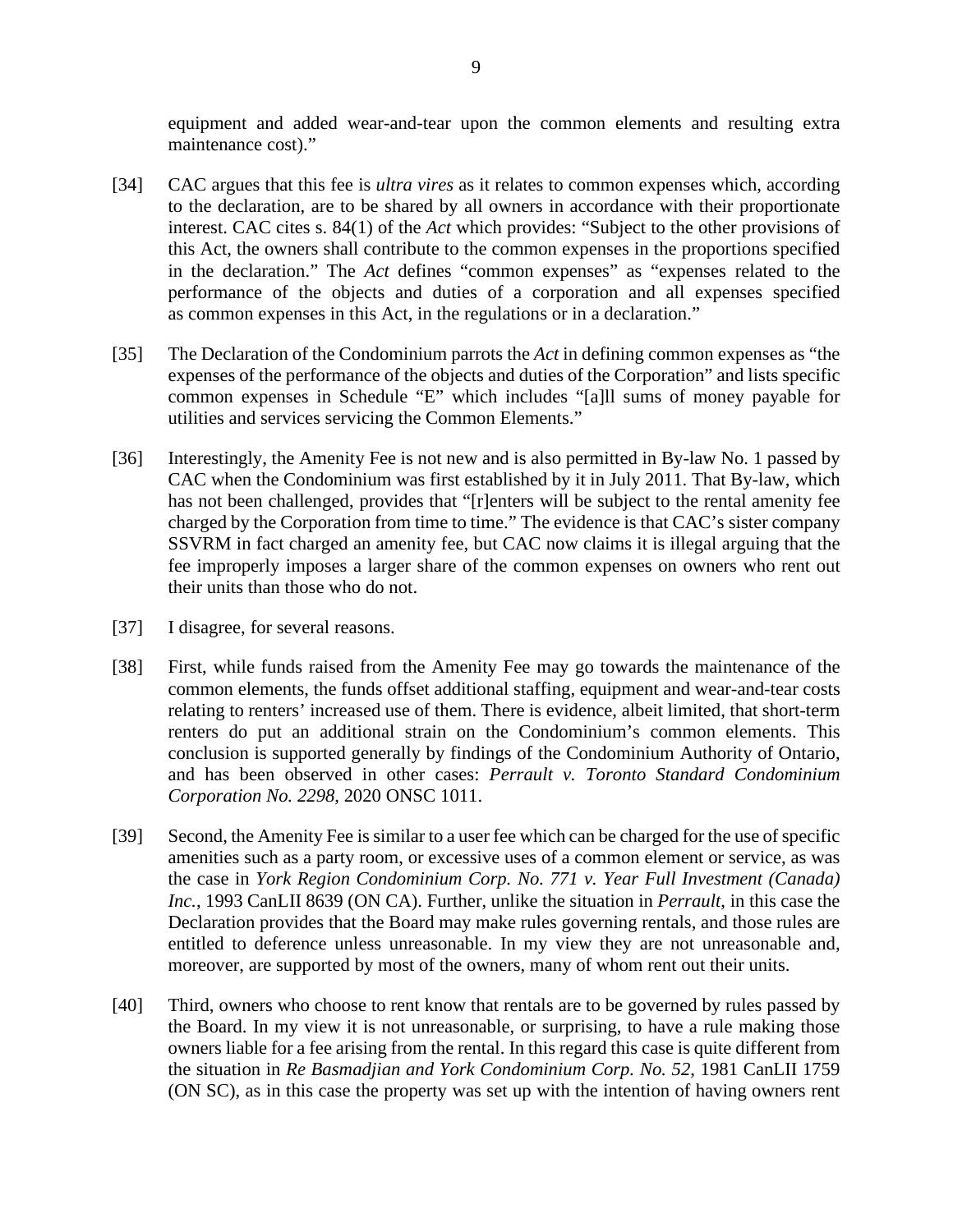out their units, and the fee relates to a cost attributable to rental operations. This case is also quite different from the situation in *Couture v. TSCC No. 2187*, 2015 ONSC 7596 at para. 35, relied on by the applicant, which dealt with the validity of an administrative fee that was in the nature of a fine, not a user fee. Nor is it like the facts in *York Condominium Plan No. 164 v. Bank of Montreal*, [1998] O.J. No. 5696.

- [41] Fourth, although CAC points out that By-law No. 7 charges the Amenity Fee to owners, and the evidence is that SSVRM historically had owners pay the fee, the intention of the Condominium is to charge the fee to renters, which is permitted under By-law No. 1. Accordingly, even if the sections of By-law No. 7 dealing with the Amenity Fee being charged to owners were not valid, the Condominium can charge the Amenity Fee to renters under By-law No. 1, which is not challenged by CAC.
- [42] Finally, CAC, which only rents its units, claims the fee is unfair and oppressive to it contrary to s. 134 of the *Act*. But the fee applies to all rentals and has been in place for several years without complaint.<sup>[2](#page-9-0)</sup> In approving the fee the Board was faced with balancing the interests of the entire community of owners – some of whom may not rent at all, while others do but to varying degrees. If the Amenity Fee was removed, owners who do not rent would complain that they are subsidizing those who do. Further, the revenue from the Amenity Fee lowers the common expenses of all owners equally. There is nothing "unfairly prejudicial" to CAC: *Harvey v. Elgin Condominium Corporation No. 3*, 2013 ONSC 1273, at paras. 72-74; *MacDonald v. Wentworth Condominium No. 96*, 2020 ONSC 1048 at paras. 70-71. The By-law reflects a reasonable balancing which is confirmed by the overwhelming vote of the owners in favour of it.

#### **Can the Condominium require tenants to pay a refundable damage deposit?**

- [43] The applicant's complaint about the damage deposit is that it is not necessary and does not apply to owner-occupiers. Interestingly, however, SSVRM also collected a damage deposit from renters.
- [44] In my view this complaint has no merit. The deposit is a reasonable rule applied to renters who are there for short periods of time and will be using the common elements. It may reduce disputes over damage as the Condominium can address damage when it occurs, with the party responsible. No doubt SSVRM obtained the deposit for that purpose as well. If the Condominium were required, as CAC suggests, to instead collect the cost of any repairs from the unit owner, this would cause delays and would likely lead to disputes as unit owners would have no knowledge of the damage caused by the tenant. This is, in short, a reasonable rule regarding rentals authorized by the *Act* and the Declaration.

<span id="page-9-0"></span><sup>&</sup>lt;sup>2</sup> I observe that one of the Condominium's complaints with SSVRM was a lack of information or transparency over the number of rentals each year and whether SSVRM collected and remitted all amenity fee revenue to the Condominium, which also would have included fees obtained from the rental of CAC-owned units.